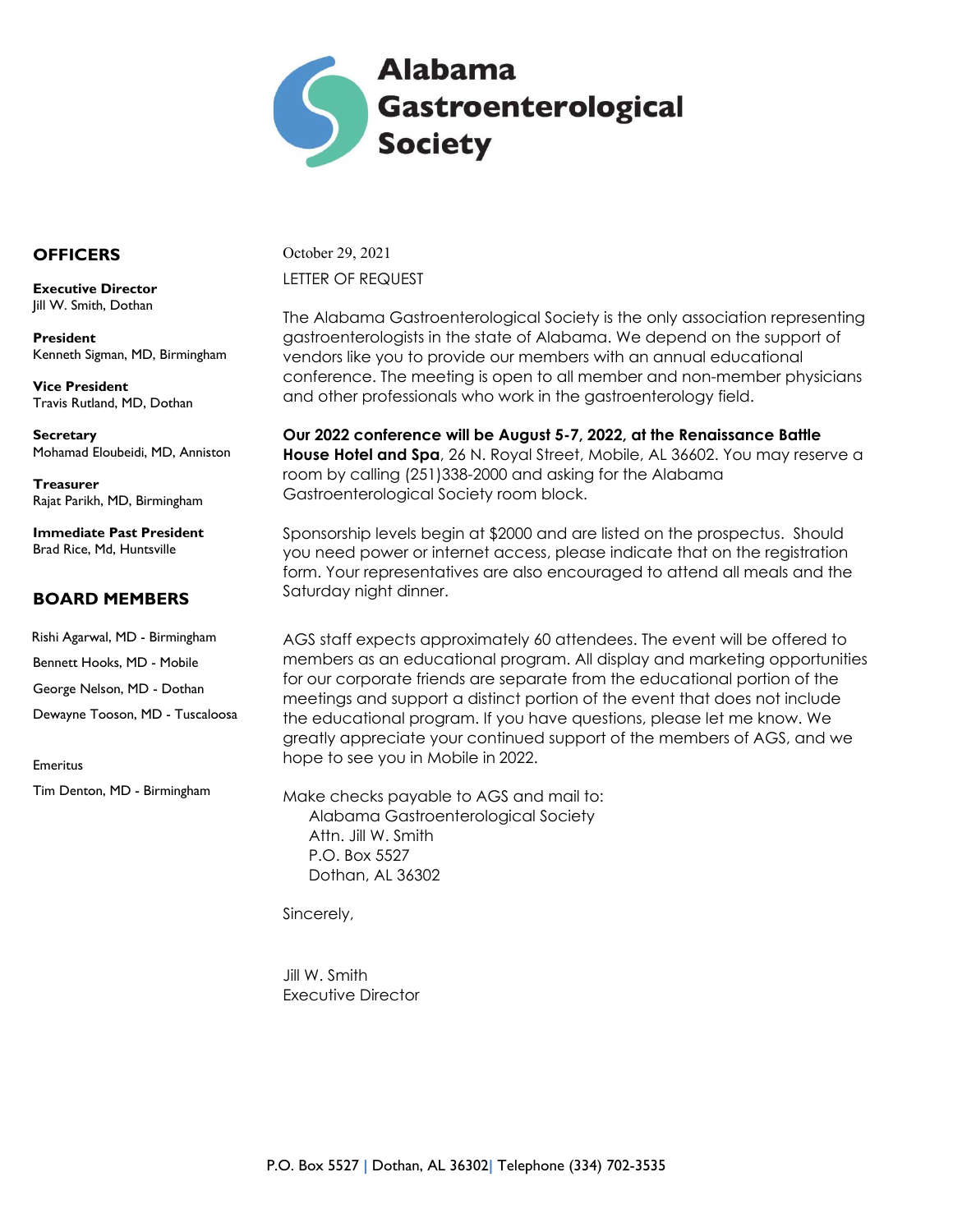

# **2022 Exhibitor Prospectus**

A

**Annual Meeting August 5-7, 2022 Renaissance Battle House Mobile, AL**

> **Alabama Gastroenterological Society P.O. Box 5527 Dothan, AL 36302 (334) 702-3535** *www.alagastro.org*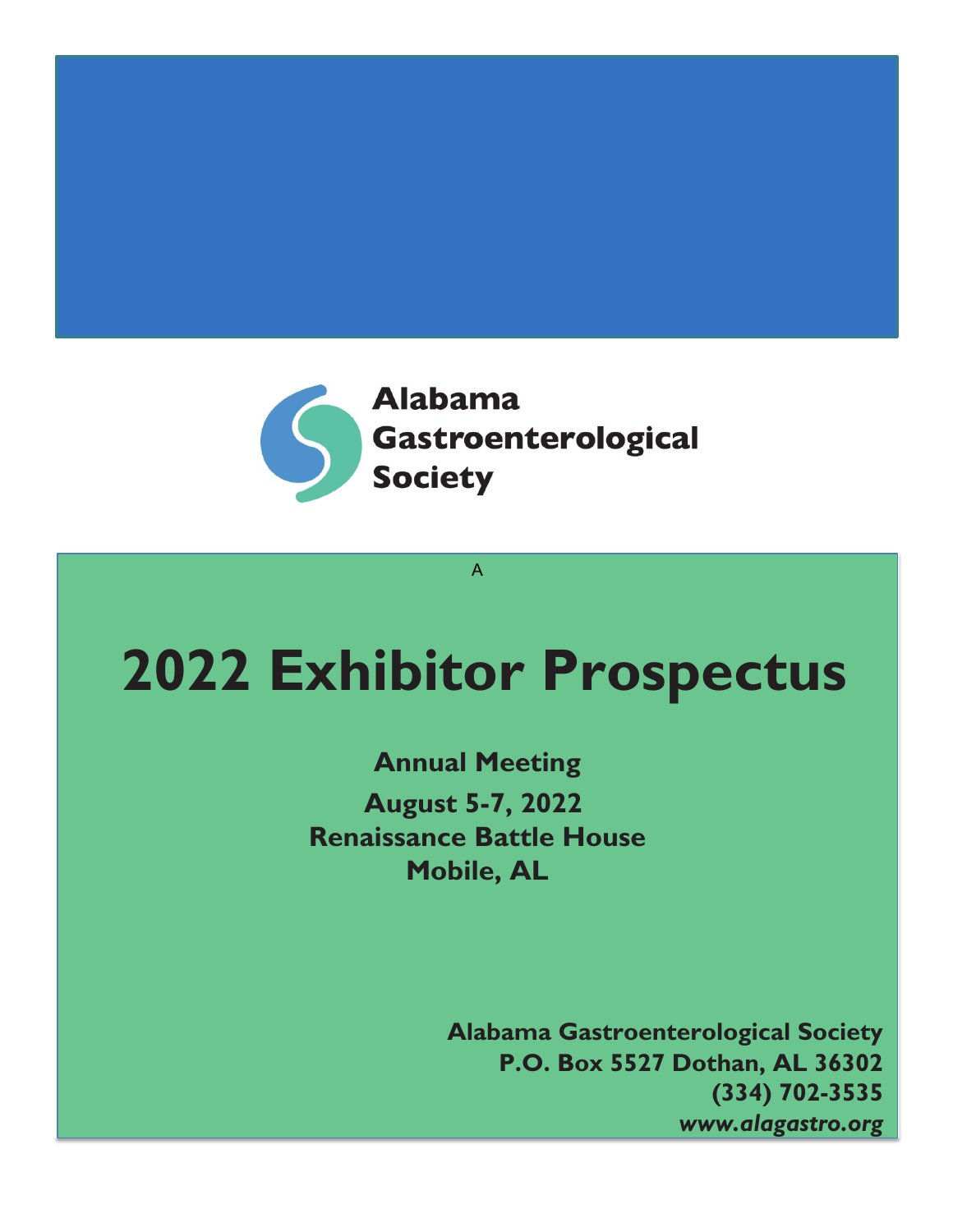# About the Alabama Gastroenterological Society...

The Alabama Gastroenterological Society is the only association representing gastroenterologists in Alabama. Our mission is to advance the medical treatment and scientific study of gastrointestinal disorders. The society's goals include:

- $\blacktriangleright$  Promoting professional values and ethics in the practice of gastroenterology;
- $\blacktriangleright$  Improving patient access to quality healthcare;
- $\blacktriangleright$  Encouraging an environment of lifelong learning and professional development; and
- 8 Supporting education and advocacy for our profession, our patients and their families.

Attendees gather for continuing medical education at our Annual Conference where companies may exhibit and interact with the attendees.

We encourage the participation of our corporate partners to allow attendees to learn more about your products and services, and give you an opportunity to introduce new items to the Alabama market.

If you have questions about the conference andmarketing opportunities, contact **Jill Smith** at 334-702-3535 or email at alabamagastrosociety@gmail.com

# Exhibitor Guidelines...

#### **Meeting Date and Location**

**Annual Conference, August 5-7, 2022, Renaissance Battle**  House, Mobile, AL. Make hotel reservations by calling (251) 338-2000 and referto theAlabamaGastroenterological Society. Rates begin at \$159 per night and applies forthree days before and three days afterthe conference, based on availability. **Book yourroomearly.**

#### **Exhibit Setup and Break Down**

Bronze level exhibit space includes one six-foot display table, two chairs and trash can. Additional levels are listed on the following page. Pipe and drape is not available. Exhibitors may use stand- alone or table-top exhibits. Set up will be Friday, Aug. 5, TBD and Saturday, Aug. 6 from 6:00 - 7:00 a.m. Exhibits may be removed after the morning break on Sunday, Aug. 7.

### **Special Requests**

If you have a special request for booth placement in the Exhibit Hall to accommodate pop-up displays or othermedia, please let us know. We are happy to fulfill requests if we are able. **Please indicate on the reservation form if youneed accessto electrical or Internet**  service. Representatives of AGS strive to make each event worthy of attendance by our members and patrons.

### **Company Recognition**

In order to ensure your company's recognition in printed meeting materials, your completed registration form and payment must be received no later than **July 27, 2022.**

### **Exhibit Staff and Event Attendance**

Company representatives are encouraged to attend all meals and breaks. Please update AGS staff as soon as possible if there is a change in your representative(s). Exhibitors may attend the educational portions of the conference but MUST remove all nametags or company logos before entering the classroom and MAY NOT participate in discussions. Failure to do so could jeopardize CME for attendees and result in vendor expulsion.

#### **Concurrent Events**

No exhibitor may hold any event at the same time as any AGSsponsored event. However, there are no restrictions on exhibitors that would like to provide dinners and events – on-site or off-site – during "free" times.

#### **Booth Sharing**

No subletting or sharing exhibit space by more than one company or organization, and who also promotes the same product, will be permitted.Twocompanies who desire to exhibit together must pay for two booths. Upon request, AGS staff will make every effort to place companies next to each other in the exhibit hall.

### **Shipping Booth and Exhibit Materials**

Exhibitors should make arrangements with host hotels for receiving andshippingofexhibitmaterials.Priortothemeeting,AGSstaffwill send shipping and dryage information to all confirmed exhibitors. *AGSstaffwillnotbe liable for storing,transportingorretrieving anyexhibitormaterialstoorfromthehotelorotherfacility.*

At the end of the event, please make sure you have made arrangements for your booth materials before you leave the venue. AGS will not be responsible for anything left in the Exhibit Hall at the end of the day. AGS is not responsible for any shipping or storage charges.

### **Cancellation Policy**

The deadline to cancel exhibit space is 30 days prior to the date of the event. Cancellations must be in writing by mail or e-mail and will not be accepted by telephone. If a company fails to cancel by the 30-day cut-off, it will be listed as a "No show" and the company will not receive a refund.

### **Suitcasing Policy**

Suitcasing is the action of soliciting business during the AGS conference, including another company's booth, the conference facility lobby, or general meeting and event areas. Please note that while all meeting attendees are invited to the Exhibit Hall, any person(s) who HAS NOT paid for an Exhibit Booth at the conference that is observed to be soliciting businessin the aisles or other public spaces, in another company's booth, or is in violation of any portion of the Exhibit Policy, will be asked to leave immediately. Additional penalties may beapplied.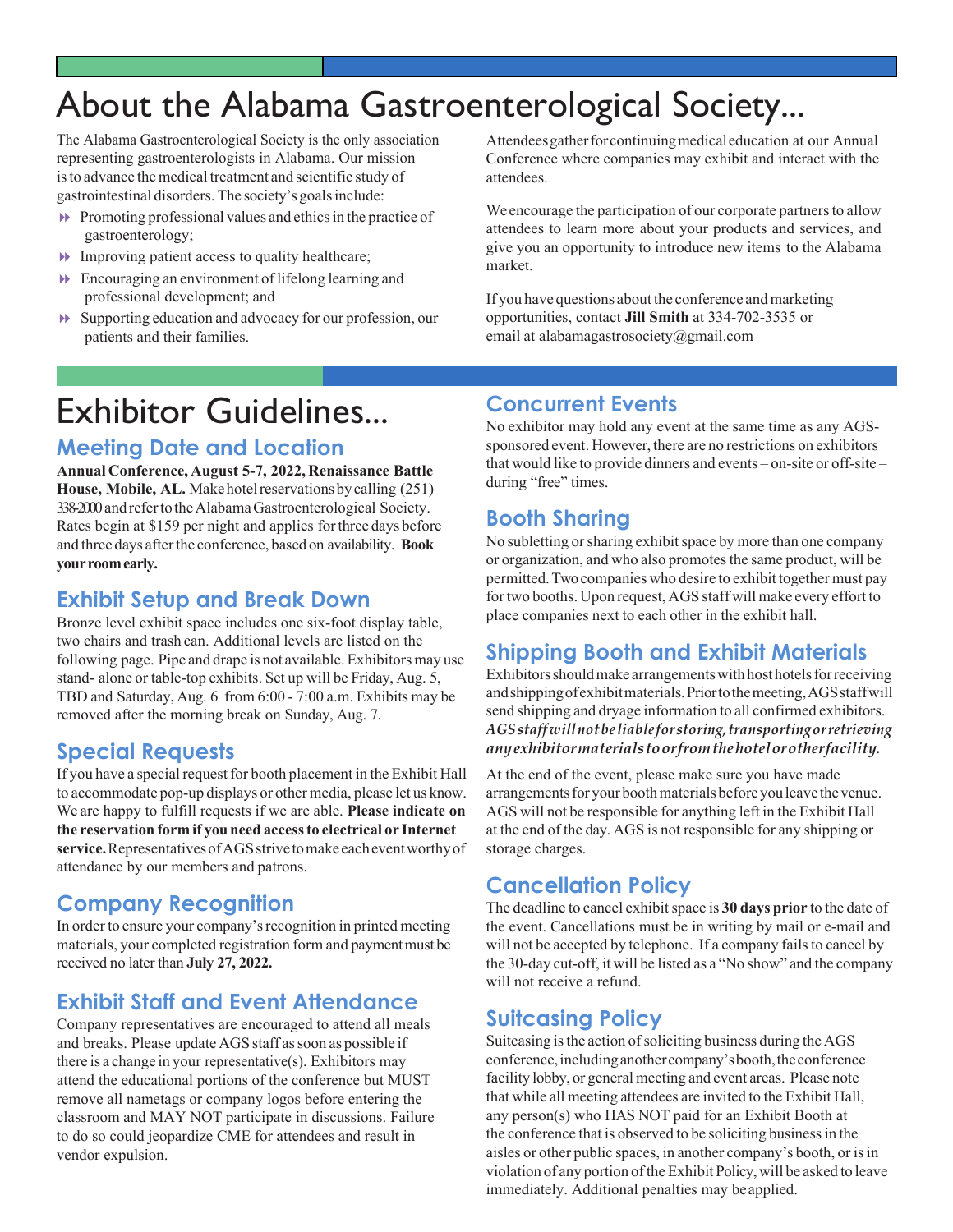# 2022 AGS Exhibitor Registration Form (page I)

### **COMPANY INFORMATION** *PLEASE PRINT CLEARLY*

#### **Representatives**

*Registration deadline for Annual Conference ( Aug. 5-7, 2022,) is July 22*

| Rep's Name: |  |
|-------------|--|

## **SPONSORSHIP OPPORTUNITIES**

| 1-2 representatives, 6' table, 2 chairs                                                             |  |
|-----------------------------------------------------------------------------------------------------|--|
|                                                                                                     |  |
| 3-4 representatives, 6' table and 2 chairs                                                          |  |
|                                                                                                     |  |
| Priority booth placement, up to 4 representatives, 6' table and 2 chairs                            |  |
|                                                                                                     |  |
| Canvas tote with company logo for each attendee, priority booth placement, up to 4 representatives, |  |
| 6' table and 2 chairs (this level must be confirmed by July 1 to allow time for personalization)    |  |

### **EXHIBIT PLACEMENT**

Will you need electricity?\_ Will you need Internet?

List competitors not to be located near.